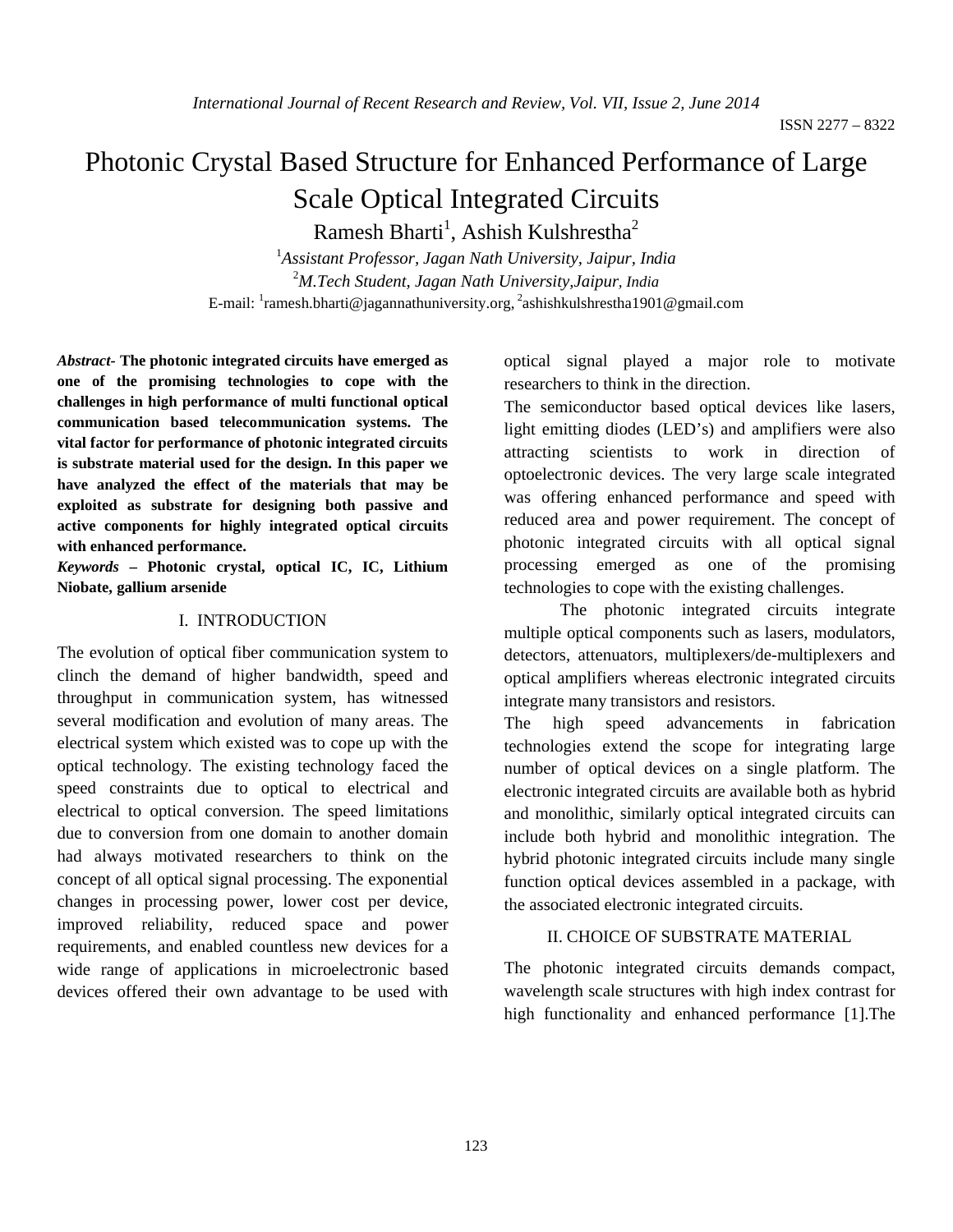choice of substrate material used is one of the vital factors for enhanced performance of photonic integrated circuits [2].The few commonly used materials are Indium Phosphide (InP), Gallium Arsenide (GaAs), Lithium Niobate (LiNbO<sub>3</sub>), Silicon (Si), and Silica-on-Silicon, each having its own advantages and performance to offer.

Lithium Niobate offers very less promise to practically implement active opto-electronic components like lasers and detector thus is not widely used for the photonic integrated circuits. Gallium Arsenide is one of another promising candidate for designing active optoelectronic components but limits its application due to its intrinsic band gap small window of telecom operation. Silicon when used as a substrate material for photonic integrated circuits offers a platform for large scale integration of passive optical devices like arrayed waveguide gratings, switches and others. The silicon is the first choice as it offers integration for both optical and electrical and can be build using standard CMOS processes. Indium Phosphide offers integration of both active and passive optical devices operating in telecom windows thus seems to be the most promising candidate for integrated devices.

The waveguides are the key component of all optical circuits. The photonic integrated circuits demands ultra compact wavelength scaled waveguides. The very important intrinsic property of photonic crystals to control and manipulate light has attracted researchers and industry to design devices based on photonic crystal for large scale integrated circuits [3-4]. The single defect in the photonic crystals helps creating cavity based devices. These cavity based structures can be employed to implement devices for different applications [5]. The waveguides are created with the line defects [6]. The bends in the waveguides structures for guiding and trapping signals can also be created in the photonic crystal based structures.

#### III. DEVICE DESIGN

The line defects in photonic crystals create waveguides. The dielectric rods and air hole in dielectrics are two most commonly employed two dimensional photonic crystal structures. The proposed work in this paper explores two types of waveguides, one designed with defects in solid rods and another designed in air holes type structures. The structures are further modified as square and hexagonal lattice structures.

# IV. SIMULATIONS AND RESULTS

The complete work presented in the paper investigates the effect of substrate material for design of photonic crystal based waveguides. The first design under investigation is a waveguide designed in hexagonal lattice at a constant lattice constant with circular rods. The design was simulated with input signal as continuous wave at wavelength 1.55 µm for transverse electric polarization. The power values was recorded and then plotted at a fixed point with different values of refractive index of different materials. The materials considered for investigation includes silicon, lithium niobate, silicon nitride, gallium nitride, gallium arsenide and indium phosphide. The fig.1 shows the plot of power at a fixed distance with different materials.



Fig.1 Plot of power for TE polarization for different material (rods type)